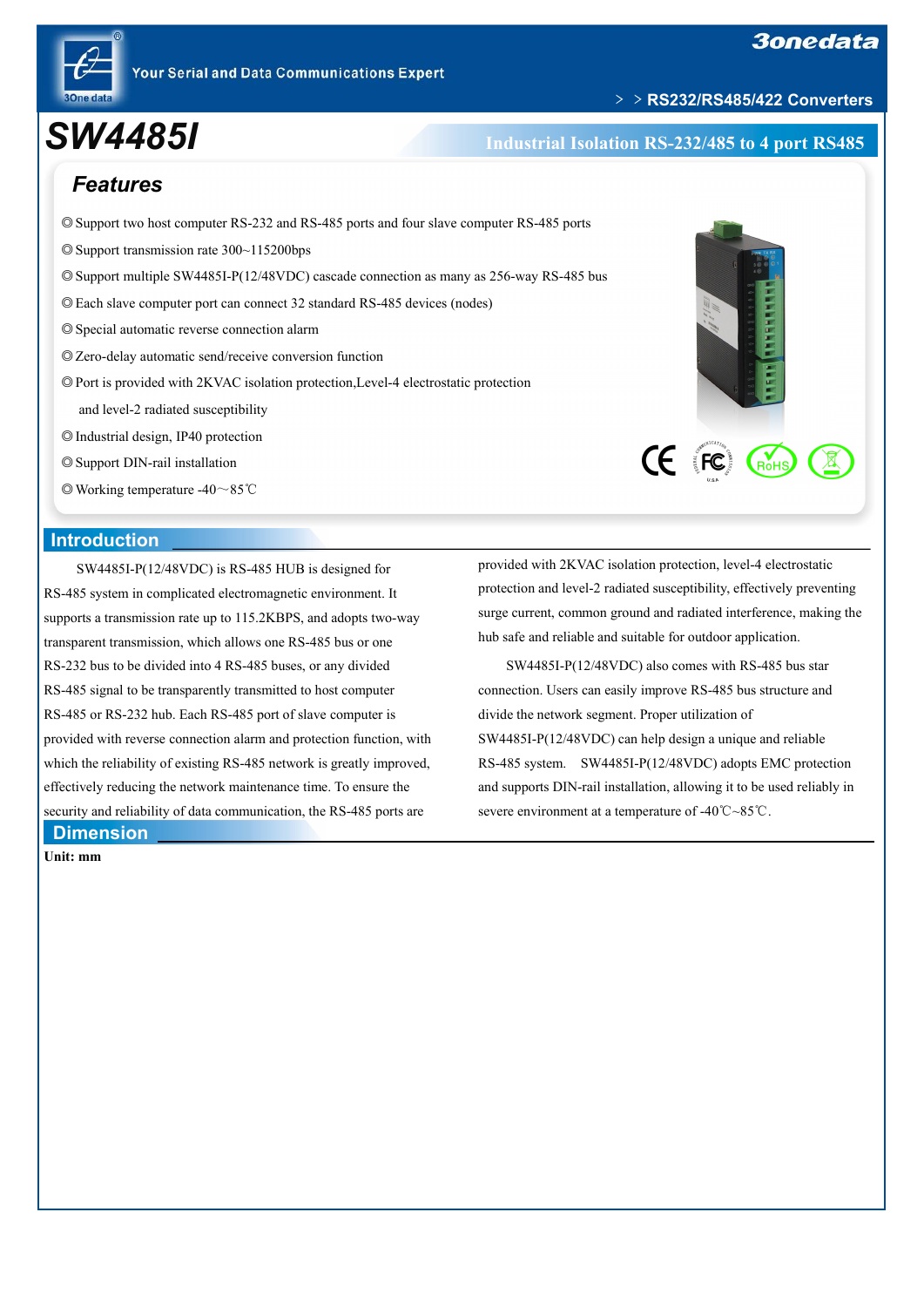# **3onedata**

**Your Serial and Data Communications Expert** 







# **Specification**

#### **Communication Parameters**

Interface Protocol: compliant with EIARS-232/48 5

Serial port number: 1 host computer RS-232 port, 1 host computer RS-485 port, 4 slave computer RS-485 ports

RS-232 signal: TxD, RxD, GND

RS-485 signal: D+,D-, GND

Parity bit: None, Even, Odd, Space, Mark

Data bit: 5bit, 6bit, 7bit, 8bit

Stop bit: 1bit, 1.5bit, 2bit

Baud rate: 300bps~115200bps

Direction control: RS-485 adopts ADDC technology

Transmission media: CAT.5E shielded twisted pair or dedicated line for RS-485

Load capacity: support 32 nodes (customizable to 128 nodes) polling

Port protection: 2KVAC isolation protection, level-4 electrostatic protection, level-2 radiated susceptibility

Transmission distance: RS-485 1200m, RS-232 is less than 15m

#### **Connector**

Host computer RS-232/485: 5PIN terminal blocks

Slave computer RS-485: 10PIN terminal blocks

#### **Indicator**

PWR: power indicator

TXD: data sending status indicator

RXD: data receiving status indicator

E1~E4: slave computer RS-485 port status indicator

#### **Power**

Input voltage: 12-48VDC

No-load power: 0.696W@24VDC

Full-load power: 0.696W@24VDC

#### **Mechanical structure**

Shell: IP40 protection, high-strength metal shell

Installation: DIN-rail installation